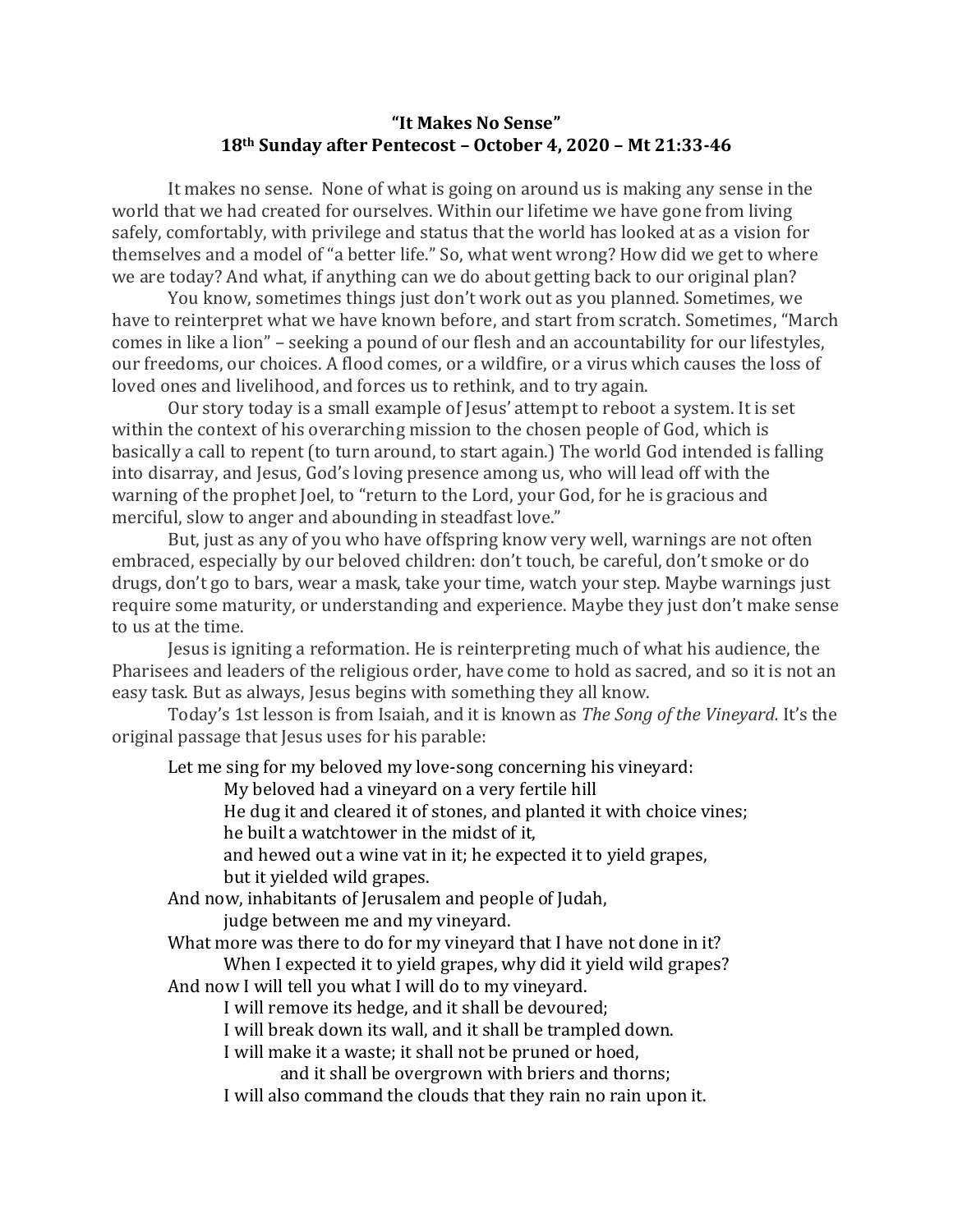For the vineyard of the Lord of hosts is the house of Israel,

and the people of Judah are his pleasant planting;

he expected justice, but saw bloodshed;

righteousness, but heard a cry! -- **Isaiah 5:1-7**

God has created an amazing environment for his beloved...

a place of beauty and abundant possibilities. The hard work has already been done: the digging and clearing of stones that might inhibit the growth of the choicest vines. The placement of a watchtower to survey the growth, and a vat anticipating harvest grapes to make a fine wine. And yet, even after all the planning, the clearing, the building, the equipment – when all the preparations were completed – somehow the vineyard produced bitter, unusable wild grapes. This was not the expectation. This was not the plan. But nevertheless, it is what resulted. Who was at fault? Why was the expectation of abundant harvest and fine wine not met? That, my friends, is The Question of the Day, and the sadness that grieves the heart of God. This was a warning for those to come who desire to serve and delight the God of our ancestors.

When Jesus takes this well-known story and tells it in updated language, the leaders of the church may not have seen themselves as the wicked tenants. They might not have recognized how they took the vineyard, gleaned the produce and the profits and bullied, beat and killed those who called them to account. It happened again and again until finally the landowner sent his own son to remind them who they were, and whose land they tended.

We know how that turns out. The Son of God came to warn us, to remind us whose we are, and we were so scared of our own actions that we sent him away on a Roman cross. It makes no sense. Never did, never will. We can only accept our role in it as sinners, and take every opportunity to confess and ask God's forgiveness. So, "Let us confess our sin in the presence of God and of one another." (please repeat these phrases after me):

## **I confess to God Almighty, before the whole company of heaven, and to you my brothers and sisters,**

# **that I have sinned by my own fault, in thought, word and deed. I pray God Almighty, to have mercy on me,**

### **forgive me all my sins and bring me to everlasting life.**

"As a called and ordained minister of the church of Px, and by his authority, I therefore declare to you the entire forgiveness of all your sins. In the name of the Father, and of the Son and of the Holy Spirit. Amen."

It's been said that when you're not sure what to do, it's always best to go back to the things you know are **true**. At Worship on the Green this morning, we were reminded of the starting point of our lives of faith. We gathered in a large (socially distant) circle around the edges of the labyrinth and we brought Calvin into the center of that circle. We then enacted an ancient and historic ritual – the Sacrament of Holy Baptism. We watched as the newest member of the Kingdom of God was born again, and each one of us had the opportunity to remember for ourselves, when our love affair with the Almighty began in earnest.

And this is the power of the grace of God. That even knowing that we would not accept responsibility for our failures, our disappointing choices and our disobedient hearts, God would still love us – no matter what. We receive without merit. We steward God's gifts in freedom, and without accountability. And we are consistently invited – over and over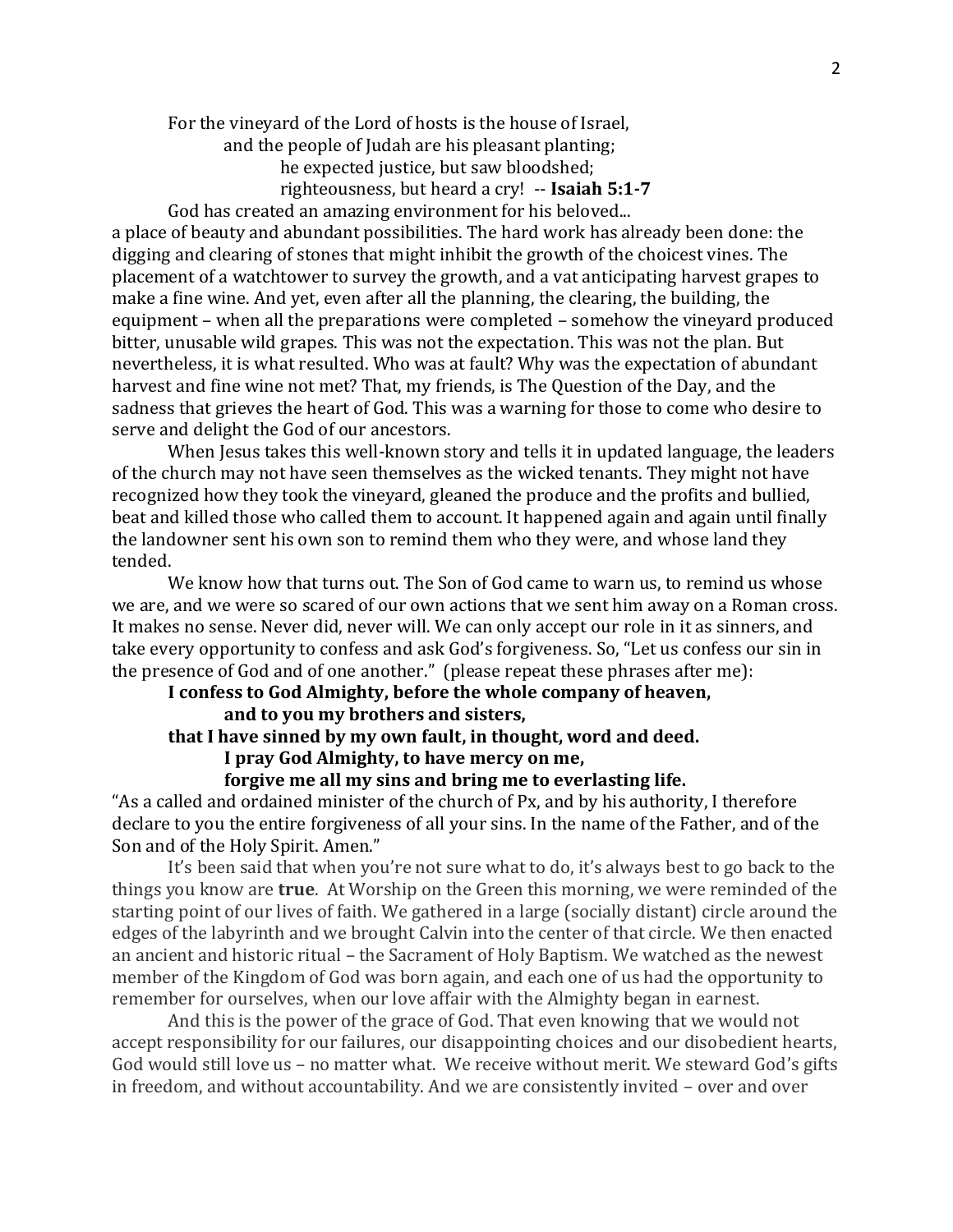again – into the abundant life and ever-open arms of the One who loves us, even better than we love ourselves.

You have many choices in this life, and I pray that we each choose wisely. However, the one thing over which you have absolutely no control is the truth that *God loves you*, *and there is nothing you can do about it.* That, too, makes no sense. But aren't you glad that - when all is said and done - Jesus loves you? Yeah. Me, too. Amen.

Pastor Susan Langhauser Advent Lutheran Church Olathe, KS

### **"Hard to Hear"**

#### **(Pr 22) Pentecost 17 - Oct 5, 2014 - Is 5:1-7 & Mt 21:33-46/A**

If you have attended a class I have taught on Symbols, you have probably seen me use a clip from the movie, *The DaVinci Code.* It is the scene where Tom Hanks' character, a professor, is introducing a lecture on symbols. He shows a few, and asks what the audience's first impression is of what they see. For instance: Think of a triangle: Trinity? Or, the patch to identify prisoners in concentration camps? A pitchfork: Satan? Or the trident of Neptune (the Greek God of the Sea) and a symbol of power. A Swastika: Nazis? Or a cross used by the Navajo Indians and ancient Buddhists, as a symbol of peace. You can see that *the correct interpretation of symbols is almost always dependent on their context.* However, the circle (or wheel) has maintained one basic interpretation over centuries. It symbolizes wholeness, balance and completion.

Jesus used symbols to interpret the times through his preaching and teaching, but also in his actions: the triumphant entry into Jerusalem and palm procession signaled that the victor, the Messiah has come! The cursing of a fig tree alongside the scourging/purification of the Temple, were symbolic of the failure of the old guard and the beginning of something new. These were signs that the New Age, the Kingdom of God had begun to break in to human history…

Our first lesson today was Isaiah's "Song of the Unfruitful Vineyard." It is a love song by the prophet about God's beloved, and the vineyard symbolizes Israel. Regardless of God's love, Israel has been faithless. The question is raised, *what more could God have done?* God prepared in the very best ways, planting and cultivating for a harvest of faithfulness, justice, and righteousness; protecting the vineyard with hedges and watchtower…but what God received was something else altogether. Something God hadn't planned for, nor expected. In spite of God's protection and provision - all the divine efforts - God is disappointed at the lack of good fruit. (Don't you just hate it when you can't see any effect of your presence?) Don't you just hate putting in all that energy and time when you just have to do it over and over again? Well,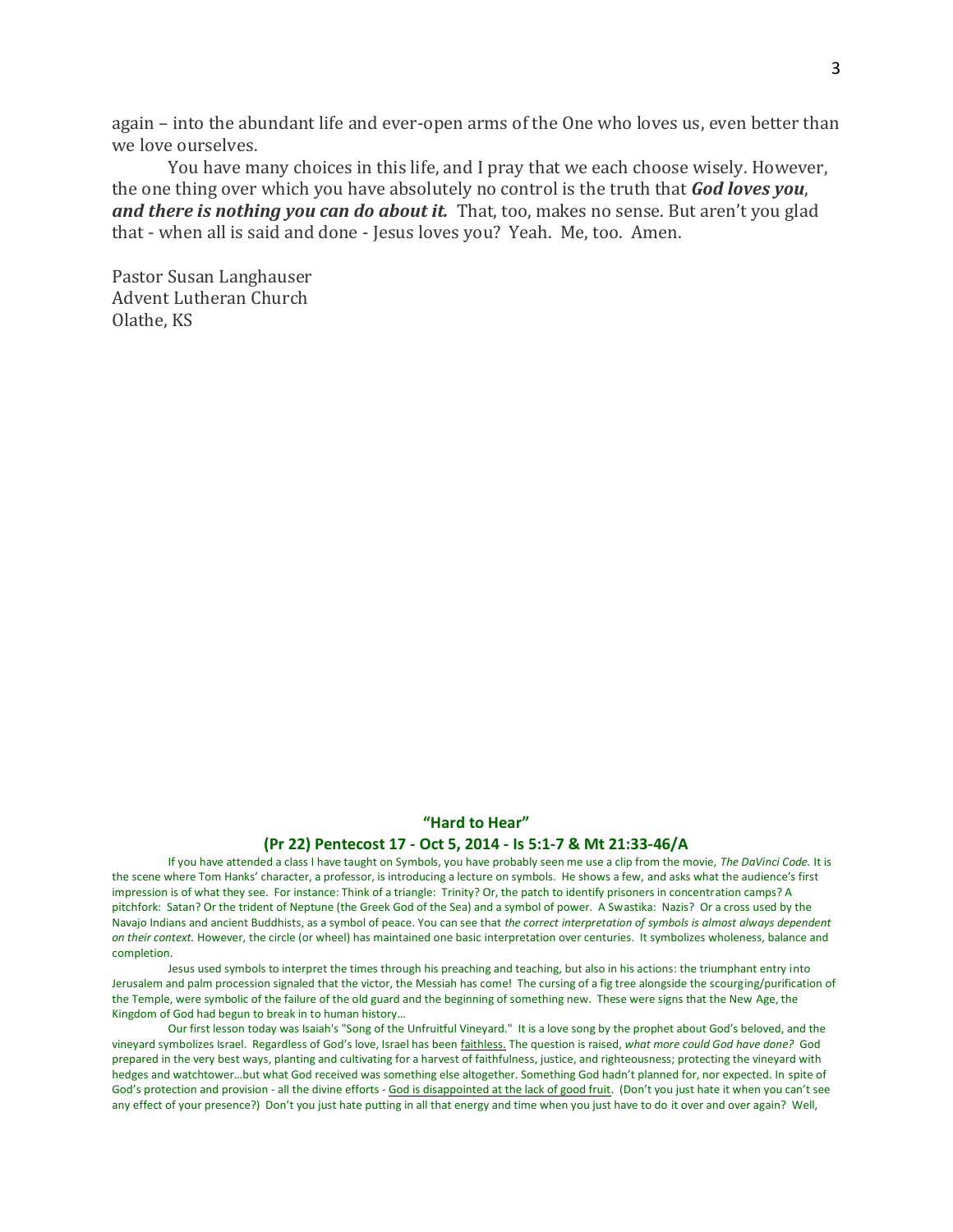that is where God is in Isaiah's song. And it is where Jesus is after spending three years investing in those who had chosen to follow him. So, Jesus brings this well-known scriptural symbol right alongside the Parables he is using to teach. His audience would have

recognized the Vineyard as Israel…and even more so, these Religious Leaders who are being confronted by new reality. They should have been prepared; they had *expected* for a long time. Yet the reality of God's vineyard was not what they had expected:

*First*, Jesus claimed his authority from their boss (in essence, he went over their heads!)

*Second*, Jesus challenged their concept of God in world, and

*Third*, Jesus re-interpreted Isaiah's love-song of vineyard.

And then they realized he was speaking about them. They realized it was they who were unfaithful. They realized Jesus' parables questioned their leadership abilities. They were hearing a hard word - receiving a bad evaluation - failing their coursework miserably. And they were afraid. They had thought the owner was never coming back, so got lazy; they had not been paying attention to the vineyard's fruitfulness; they had forgotten themselves and they forgot who was in charge, so they were living as ruthless tenants in Jesus' Parable Vineyard!

That is the point where this parable comes forward and becomes a *hard word* for us. Those who followed Jesus out of ancient Judaism, became the Christian movement – then the Church – which is us.You see, God's plan was for us to hear a word of grace and go beyond it…but as humans, we tend to stop when we've got ours and relax, we get complacent.

Adult Bible Studies are so enlightening. They are made up of so many good folks who believe in God, and live faithful lives. Yet, they are still not sure that they have been saved. So let me reiterate what Jesus' overarching message was (and is.)

First, your salvation *has been accomplished* because of God's love for you. You need DO nothing, only believe it. Take a look at the cross. That is where it happened. That is where you were saved. Second, after looking at the cross and believing it, you ask, *"how then shall I live?"* In Jesus' teaching, there is a fundamental understanding: God, the Creator owns everything and we are simply tenants, "borrowing" the field in which we live and work, using resources provided for us, talents granted to us to be used for the greater good in the kingdom.

When this is understood and enacted in our lives - good fruit results. That fruit is the natural order - a reboot to the "default" setting of God's intention. And that fundamental arrangement of things IS God's will for us. And when the vineyard is in balance, there's wholeness in our lives and in our communities.

But beware the world…last week, the parable setting was political; today it is economic. Noted Old Testament scholar Walter Brueggemann says our *"market ideology" preys on our fears of being exposed for our lack of productivity, of being found inadequate disciples.* I have no doubt that many of you worry about that same thing, about where or when you might be exposed for not knowing the Bible; for not knowing when to stand or sit or what page it is on in the ELW; for not having proper instruction in what is "Lutheran" and what you need to believe or DO to receive God's grace. But these are merely symbols - stand-ins for fears that hold us captive…

The Wheel: a Circle symbolizing balance and wholeness. And, perhaps, a progress report for you and your vineyard - not to see where you need to DO more or less, but an exercise to help you find the "you" that God intended – the "you" that is a harvest of Good Fruit. Amen.

#### **Resources:** *The DaVinci Code* **movie; ELCA blog; Working Preacher/Sermon Brainwave;**

The last time I contributed a "Dear Working Preacher" column, I insisted that sermons have to set people free.

Some biblical texts make that task incredibly difficult.

Consider Matthew's account of the Parable of the Wicked Tenants and Isaiah's Song of the Vineyard. These related passages are very evocative and full of poignant details for pulpit storytellers to put to imaginative use. But the point of both texts is to deliver stinging indictments.

Still, don't take shortcuts. Liberators know that sometimes you have to convince people who need to be set free that they are in captivity in the first place. Indictments can help.

It is difficult for many of us to preach texts like these. Most Working Preachers prefer binding up wounds over doing new damage. So how might we go about preaching difficult words this week in constructive and truthful ways? I have three suggestions.

First, especially with these passages, don't stray away from specifics.

Remember that both of these texts describe stern indictments issued to specific people who had specific roles in specific contexts at specific times in ancient history. The texts come from traumatized authors who were attempting to make theological sense of fresh and real historical tragedies. They aren't abstract promises of judgment urging us to talk about evil and godlessness as concepts. Don't ignore their particularity, and don't manipulate their subject matter to make them serve your own ends.

The specificity draws us into the historical contexts behind the texts, which helps us consider perspectives beyond our own, so we might better come to acknowledge the specific things in our lives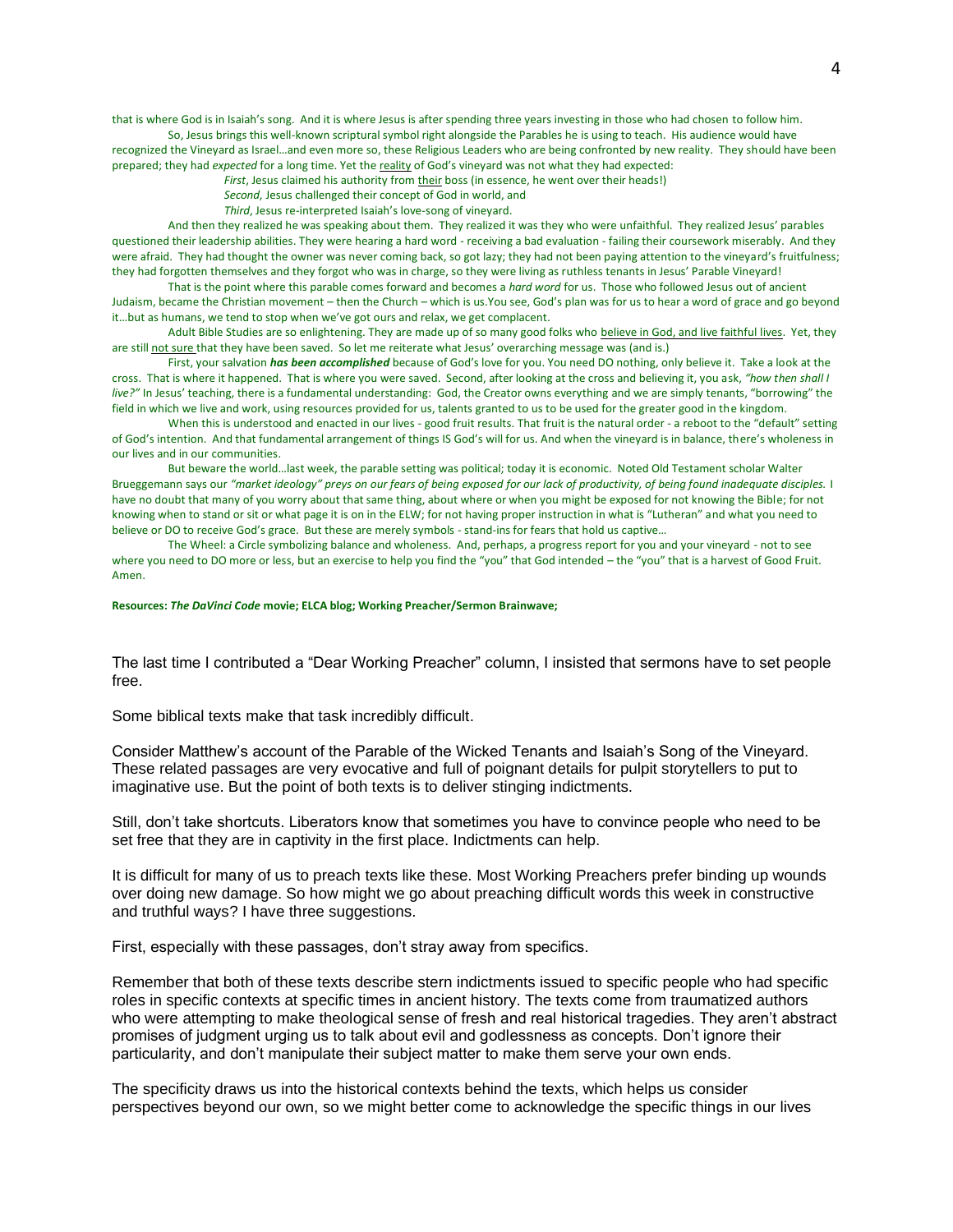that would indict *us*. The parable in Matthew describes a refusal to embrace the accountability that God demands and an arrogant disregard for divine authority. The wider Matthean context suggests also that self-serving and self-enriching religious leadership contributes to the problem that Jesus opposes. Isaiah's love song characterizes its indictment as the consequence of a failed love story. The wider Isaianic context indicates that part of God's heartbreak comes from people's willingness to trample upon the powerless if that's what it takes to secure their own comfort. What, exactly, do these sins look like now, where you live?

The people who were the specific targets of the two biblical indictments are long gone, but preachers can name how sins reincarnate themselves in our hearts and systems. Like these prophets—Isaiah and Jesus—use your creativity and know your audience. Avoid generalizations. Vague and intangible references to "greed," "rebellion," "misogyny," "injustice," and "hardheartedness" rarely find a place to land and settle in. Only particularity sticks. Indictments that can't latch on have no effect and thus no power to produce change.

Second, don't stray away from an indictment's power to lead to confession and confession's power to reorient us.

In other words, don't treat the act of confession and the act of hearing the sermon as separate, disconnected liturgical elements. These biblical passages involve speakers trying to reveal the truth to audiences who can't discern it through their usual ways of perceiving. Likewise, we need help in learning to confess together and to see how confession is usually the first step in living into the Bible's demands for faithfulness, justice, and mercy.

Confession is about declaring a mutually-agreed-upon understanding. It is a shared admission. Confession is a decision to leave denial behind and embrace the truth about ourselves as individuals and as groups. No wonder it's so hard to do. It's easier to have someone do that work for us, assuming we're even willing to admit that such work is necessary.

A sermon on one or both of these biblical passages might offer opportunities for people to sit with what the texts name and reveal in our contemporary hearing. Anticipate what congregation members are to do with what they come to perceive, if the sermon succeeds in shining light from a new, revelatory angle. You might want to revisit the prayer of confession, if your tradition employs one, as part of the sermon and consider the wisdom of why we pray those words together, as a community formed in Christ.

When we confess in response to indictment, we discover the power that resides in naming the specific things that we need to escape from, heal from, or dismantle.

We have to take time with indictments, especially when they are—like Jesus' and Isaiah's—about abusive power and indifference toward the marginalized. The church cannot complain about those wrongs to the wider world until we have first committed ourselves to reckon with them in our own beliefs and practices.

Third, don't stray away from graciousness and respect.

Confessing and naming the truth together sound great in theory, but agreeing about the truth is more than a little challenging in the current social landscape. Discourse among people of faith feels increasingly indistinguishable from what occurs in the wider culture. Rage, disdain, and accusation seem to be crouching around every corner, and irritable self-assurance is so much easier to muster than empathy. Empathy makes us vulnerable, after all. And vulnerability feels too precarious when our days are so dangerous.

These two texts go out of their way to emphasize loss and the disappointment of wasted opportunities. Working Preachers who have liberation on their minds will be careful to help congregations remember that God has a penchant for rebuilding what was once torn down.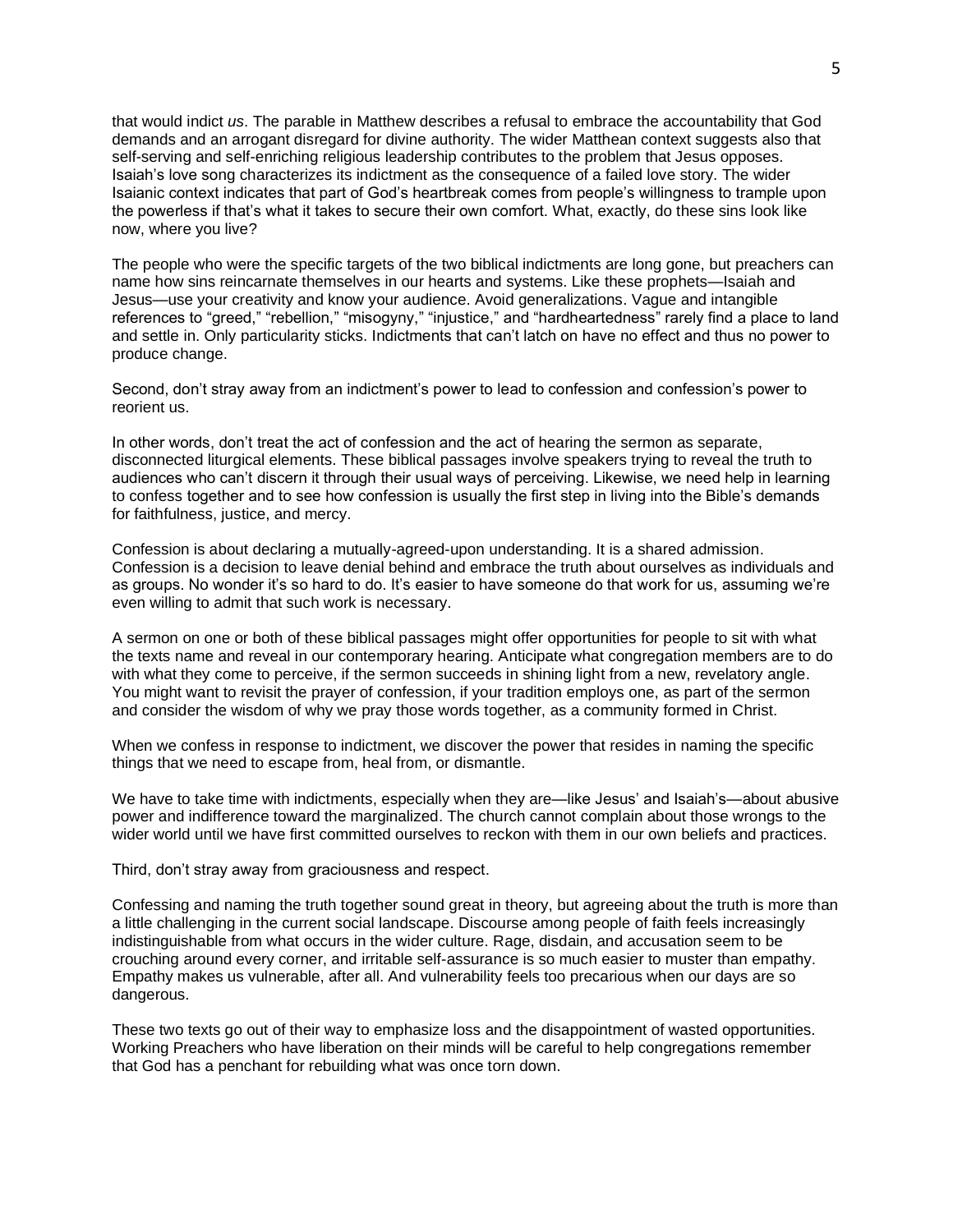That line about the rejected stone that finally becomes the cornerstone? It's usually interpreted as a reference to Jesus. But I also see it as an apt description of church when we're willing to face the truth of our own complicities, to acknowledge our flaws with unvarnished honesty, to be willing to undergo brokenness ... and then to be remade.

That's the deliverance waiting beyond the indictments and confession: a church refashioned into a living expression of the new life that God constructs. A free-standing building, constructed one stone at a time

## **Curry on Day1**

### **III. Clint Eastwood**

But maybe his greatest achievement, or at least my favorite, was the film "Invictus"-- the story of Nelson Mandela and the people of South Africa-- the story of how a nation divided by race, class, color avoided a racial civil war between black, white, and colored, a war that would have rendered the streets of Johannesburg, and Cape Town, Soweto, red with the flow of human blood. "Invictus." (unconquerable or undefeated)

Early in the film, after Mandela had been released from prison, after a new democracy was being established and elections held and he was elected president, Mandela assumed office; he walked into the government complex, the equivalent of the White House. As he entered on this first day, you could see most of the white government employees emptying their drawers, packing their things, getting ready to leave. They assumed they knew what was coming. He ordered all the government workers to meet him in a large auditorium. All the previous staff were white. All of the staff from the African National Congress were black or colored. The same was true of the security details, and all were present and armed. He spoke to the two security details and said they must become one security detail. Needless to say, neither group was thrilled. Then he turned and addressed everyone in the room- black, colored, and white alike. And he said something like this:

"The rainbow nation begins here...

Reconciliation begins here...

Forgiveness begins here...

And forgiveness is the power that liberates the soul.

Love begins today.

And today, the new South Africa begins."

...I've been around politicians my whole life, but I've not once heard one talk about reconciliation, forgiveness, justice, and love. That's not the typical language of power politics. That's the language of Jesus. That's what the Master taught us.

Mandela (was a man) who actually tried to follow in the footsteps and the way of Jesus of Nazareth and his love.

### Tutu's remarks at the YG in STL – (Mandela) + the prayers of the world

And when the record is written, it will show that Nelson Mandela and others like him led a revolution in South Africa, a revolution that did not degenerate into hatred and violence